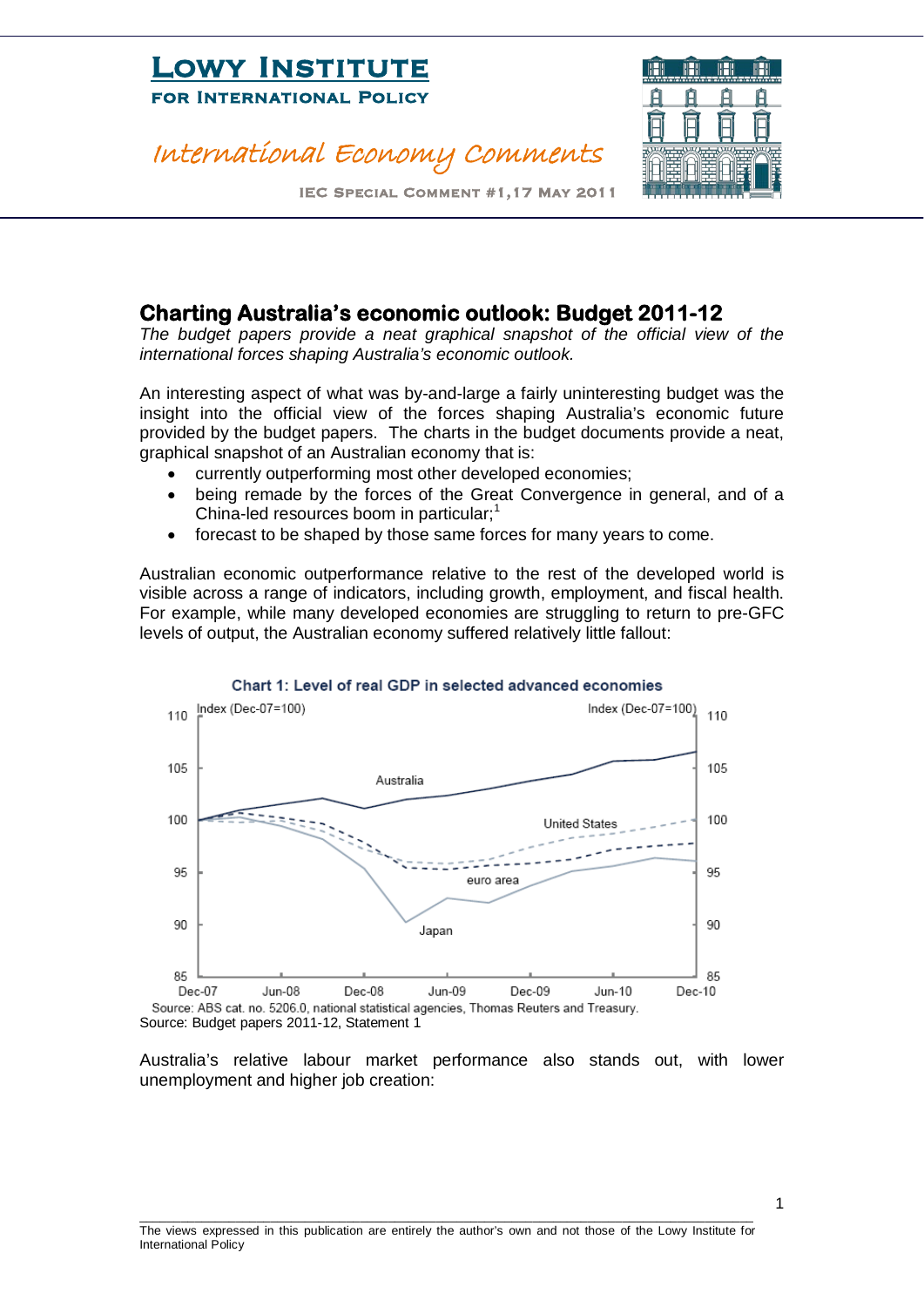### International Economy Comments



IEC Special Comment #1,17 May 2011



Note: New Zealand data are quarterly. Source: ABS cat. no. 6202.0, national statistical agencies and Thomson Reuters.

Source: Budget papers 2011-12, Statement 2



Source: ABS cat. no. 6202.0, national statistical agencies, Thomson Reuters and Treasury.

Similarly, Australia's fiscal position is in much better shape than that of most other developed economies:



Source: Budget papers 2011-12, Statement 1

The same is true for the public sector balance sheet more generally, with Australia's net government debt forecast to peak at a mere 7.2% of GDP in 2011-12:

2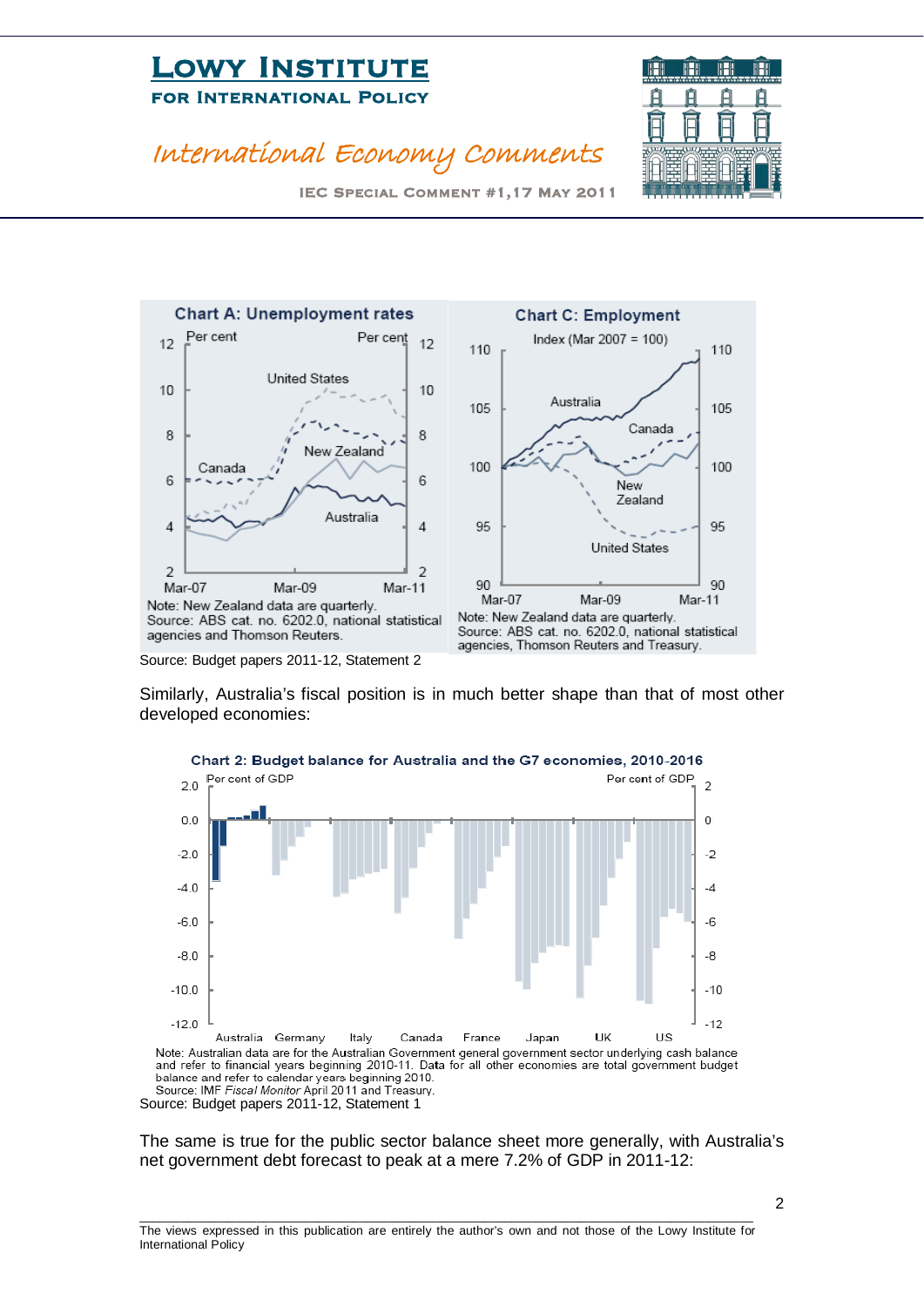

### International Economy Comments

IEC Special Comment #1,17 May 2011



beginning 2010.<br>Source: IMF *Fiscal Monitor* April 2011 and Treasury.

Source: Budget papers 2011-12, Statement 1

Of course, a very important part of the explanation for this relative outperformance is the way in which the Australian economy has benefitted from the mining boom. The current version of that boom is the post-crisis continuation of the previous boom (Treasury calls it mining boom mark I) that was temporarily derailed by the GFC. This second boom (mining boom mark II) has delivered a rapid bounce back in the prices of key Australian commodity exports, in particular for iron ore and thermal coal:



Source: Budget papers 2011-12, Statement 2

\_\_\_\_\_\_\_\_\_\_\_\_\_\_\_\_\_\_\_\_\_\_\_\_\_\_\_\_\_\_\_\_\_\_\_\_\_\_\_\_\_\_\_\_\_\_\_\_\_\_\_\_\_\_\_\_\_\_\_\_\_\_\_\_\_\_\_\_\_\_\_\_\_\_\_\_\_\_\_\_\_\_\_\_\_\_\_\_\_ The views expressed in this publication are entirely the author's own and not those of the Lowy Institute for International Policy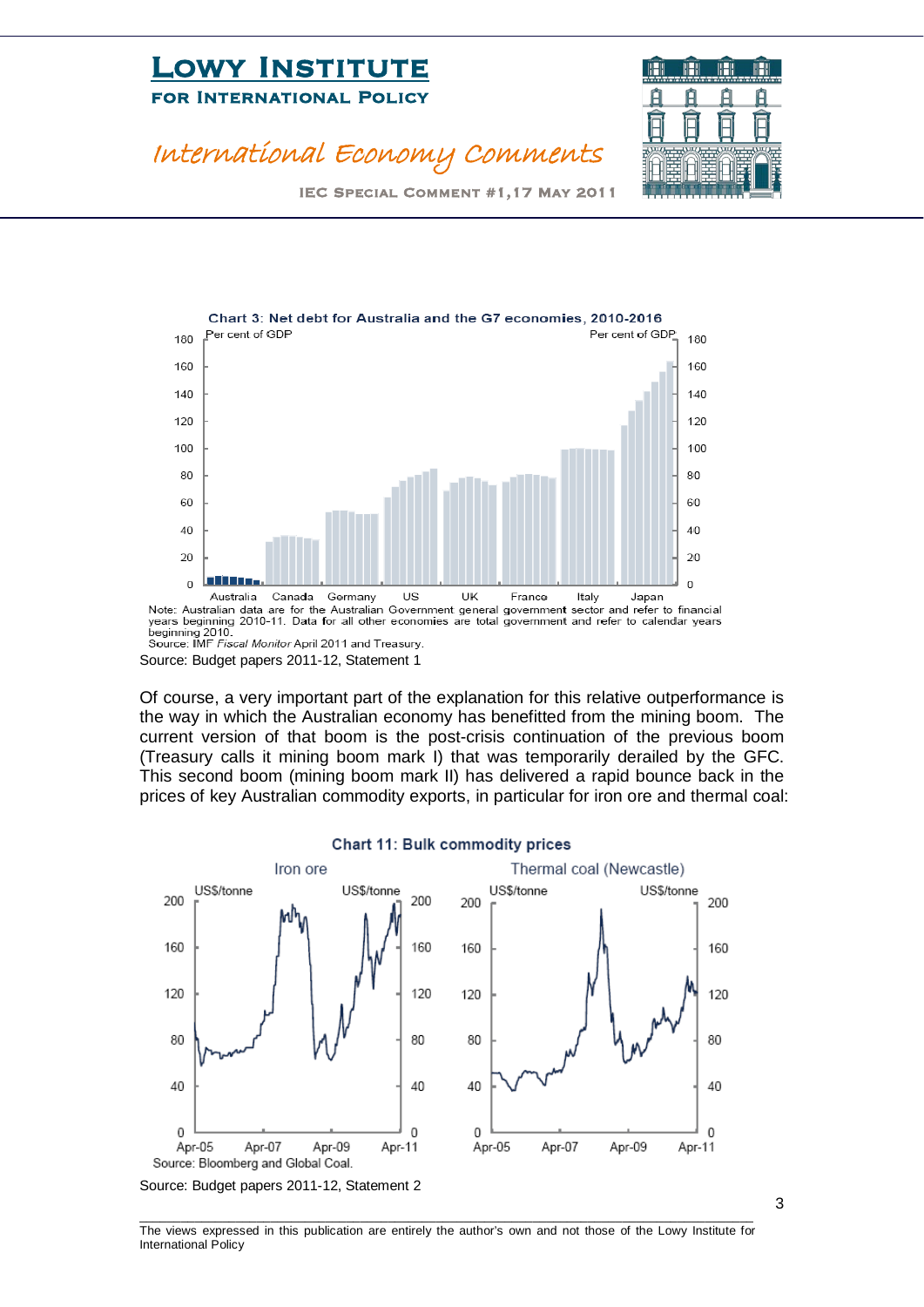

IEC Special Comment #1,17 May 2011

And as virtually every presentation on the Australian economy notes these days, these higher prices for resources have in turn contributed to a dramatic increase in the terms of trade – the ratio of export to import prices – pushing them up to historical highs:



Source: Budget papers 2011-12, Statement 2

Although the forecasts in the budget papers do assume that future increases in the global supply of coal and iron ore will see the terms of trade decline from their current peak, they also forecast that this decline will be gradual, on the grounds that 'strong resources-intensive investment in China and India will continue for many years to come'. As a result, the forces of the mining boom – and the Great Convergence – are expected to continue to drive the Australian economy.

Meeting this demand for resources also means that the mining sector will continue to power a major investment boom: the ABS reckons that mining investment could reach a record A\$76 billion in 2011-12, and investment is forecast to remain at high levels over future years, with ABARES estimating that the current pipeline of resource investment is more than A\$380 million: the 'Australian economy is in the early stage of the biggest investment boom on record':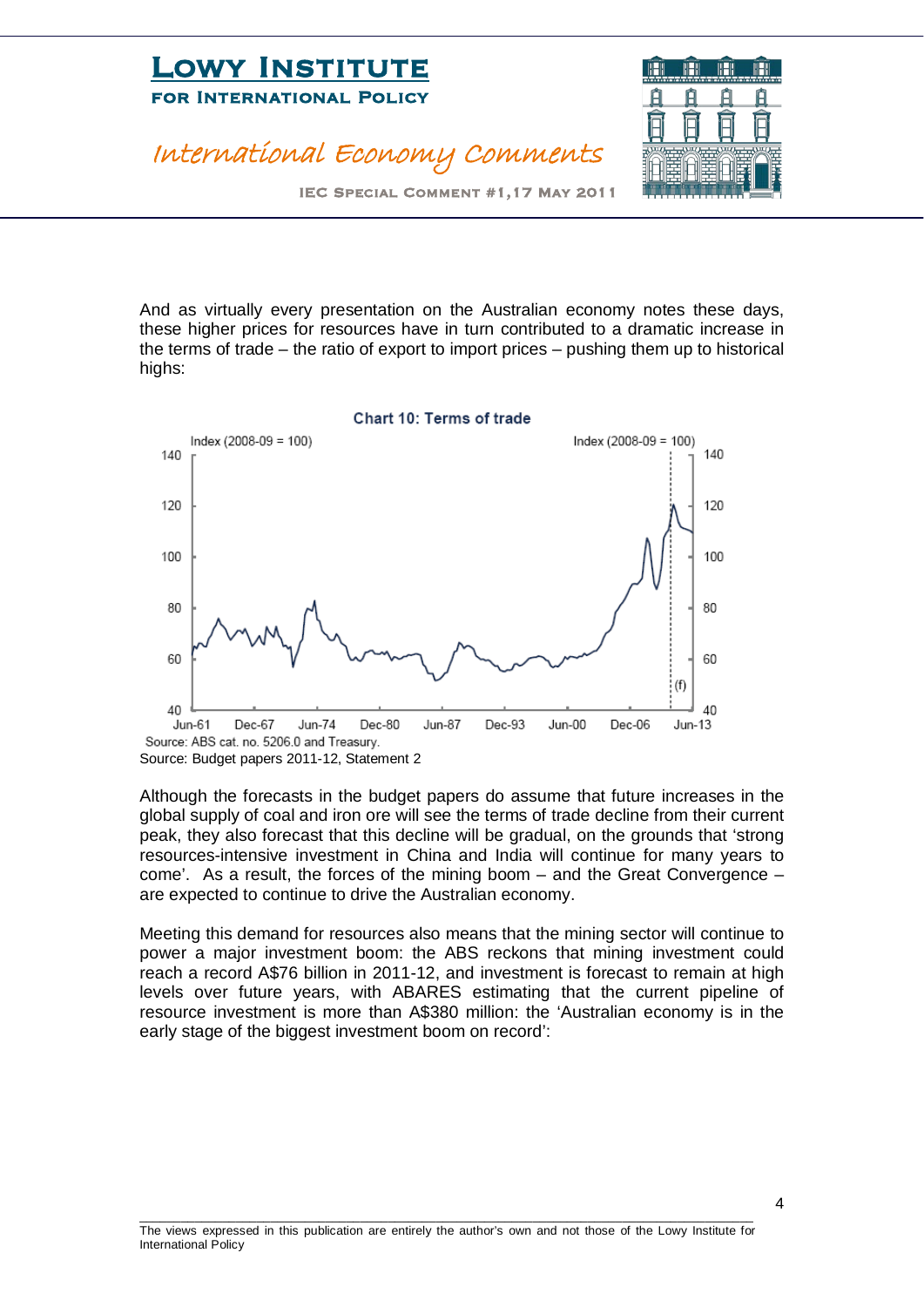

## International Economy Comments

IEC Special Comment #1,17 May 2011



The record terms of trade, strong relative growth performance and higher policy rates have together helped the Australian dollar climb to post-float highs. At the time of the budget, in real, trade-weighted terms, the dollar was about 40 per cent above its post-float average:



#### Chart 2: Real trade-weighted exchange rate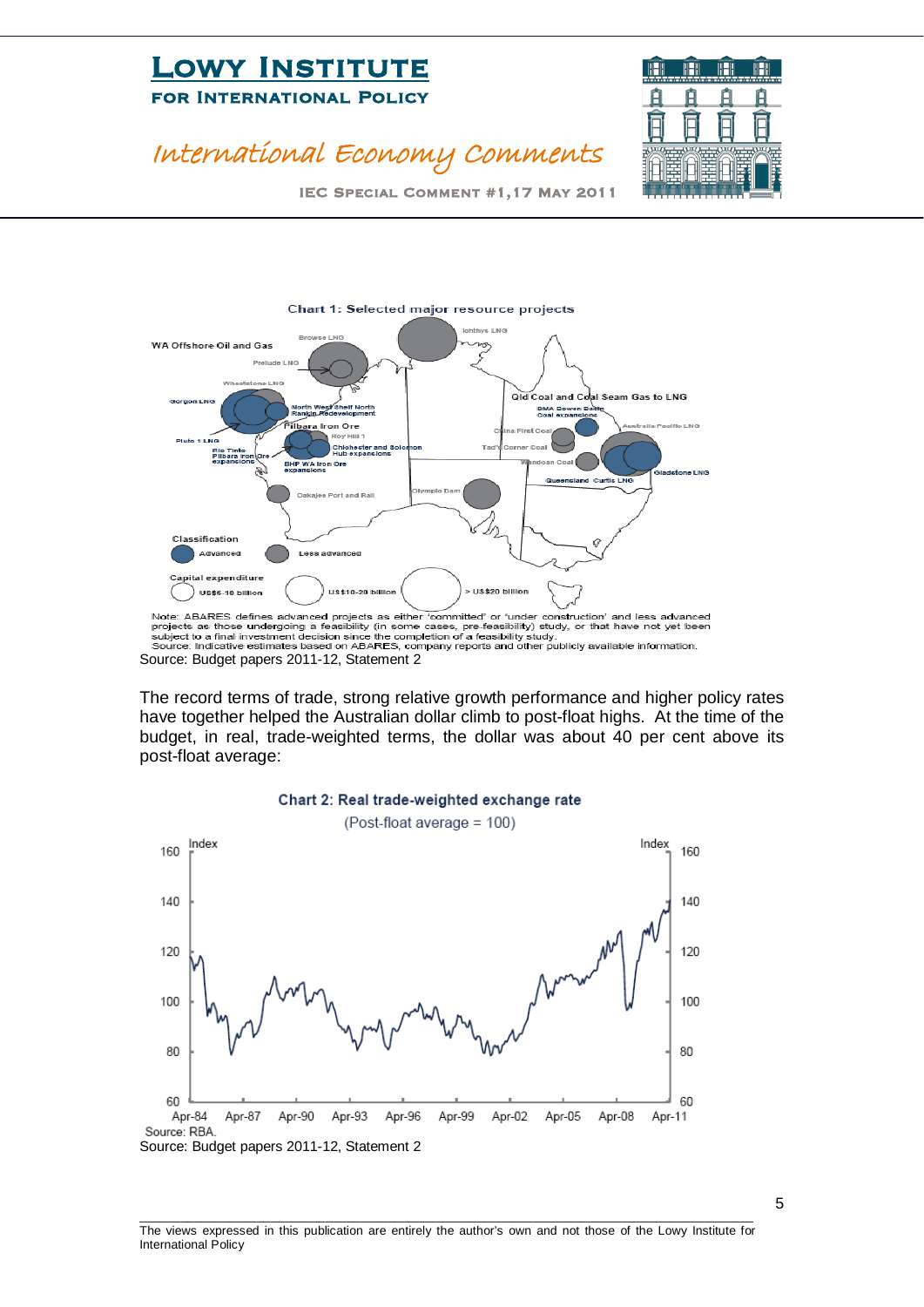### International Economy Comments



IEC Special Comment #1,17 May 2011

The positive shock to the terms of trade, the mining investment boom and real exchange rate appreciation are all restructuring the Australian economy. The budget papers report various measures of structural change that confirm this shift: thus measures of industrial structural change based on nominal output and investment shares show change occurring at an historically rapid pace and a rate of change in Australian economic geography that has been even faster:



Note: SCI =  $1/2\sum 100 |x_{(t-1)/s}|$  where  $x_{(t)}$  is the  $i^{th}$  industry group's average share of output, employment or investment in 5-years to time t for 9 industry groupings. The SCI shows the rate at which the economy's composition changes. SCIs take values between 0 and 100. For example, where the share of one industry group increases by one percentage point over a five year period, with a corresponding decrease in other groups, the SCI would have a value of 1. A large number represents a sharp change in industry<br>composition. Real output in 2008-09 dollars. See also RBA (2010b) and Productivity Commission (1998). Source: ABS 5204.0, 5206.0 and 6291.0, RBA, Butlin (1985), Withers et al. (1985) and Treasury.



Note: SCI =  $1/2\sum 100 |x_{it}-x_{it-5}|$  where  $x_{it}$  is the  $t^n$  state or territory's average share of output, employment or investment in the 5 years to time  $t$ . The SCI shows the rate at which the economy's composition changes. SCIs take values between 0 and 100. For example, where the share of one state increases by one percentage point over a five year period, with a corresponding decrease in others, the SCI would<br>have a value of 1. A large number represents a sharp change in composition. Real output in 2008-09 dollars. See Box 1, RBA (2010b) and Productivity Commission (1998). Source: ABS 6204.0.55.001, 5220.0, Donovan (1981), Harris and Harris (1992) and Treasury.

Source: Budget papers 2011-12, Statement 4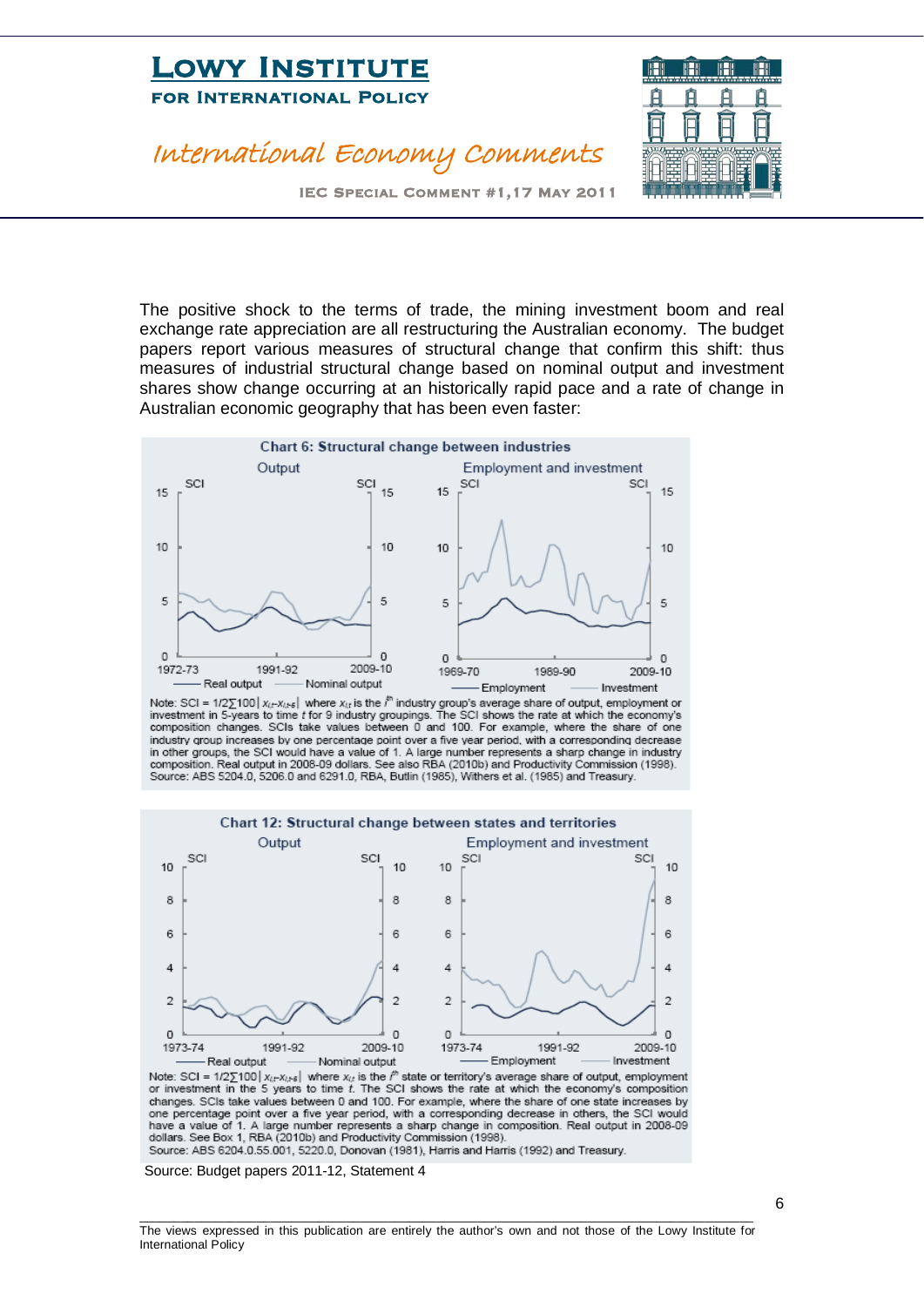### International Economy Comments



IEC Special Comment #1,17 May 2011

Given the central role played by the mining boom in all this, it is no surprise that the economic re-emergence of Asia – or the Great Convergence – is central to the official outlook for the Australian economy. In other words, official forecasts are basically part of what I've described elsewhere as 'our consensus future'.<sup>[2](#page-9-1)</sup> So, for example, by 2020, China and India together are forecast to account for more than a quarter of world GDP, equivalent to the combined share of the US, Japan and the ASEAN-5. By 2030, their share is projected to have risen further, to account for a third of world GDP:



Thailand and Vietnam. Source: The Conference Board Total Economy Database, Maddison (2007), IMF World Economic Outlook Database, World Bank, OECD, United Nations Population Database and Treasury.

To date, the main consequence of this shift in global economic weight has been felt via the rapid industrialisation and urbanisation of Asia, and the consequent boost to global demand for Australian commodities. This convergence process is expected to continue, further supporting the mining boom. In addition, however, the budget papers also highlight another significant consequence of the Great Convergence – the development of a new, global middle class that will be located overwhelmingly in Asia. $3$  The implication is that this shift will create new consumers and new markets for Australia.

Past experience with economic development in Asia suggests that the ratio of consumption to GDP can decline as incomes grow at lower levels of GDP per capita, before rising again as economies get wealthier. In the case of China, for example, the budget papers note that although the share of consumption in Chinese GDP has now fallen to around 35 per cent of GDP, China is now approaching levels of GDP per capita at which consumption growth tends to pick up, suggesting the possibility of a sharp increase in consumption in the future:

Source: Budget papers 2011-12, Statement 4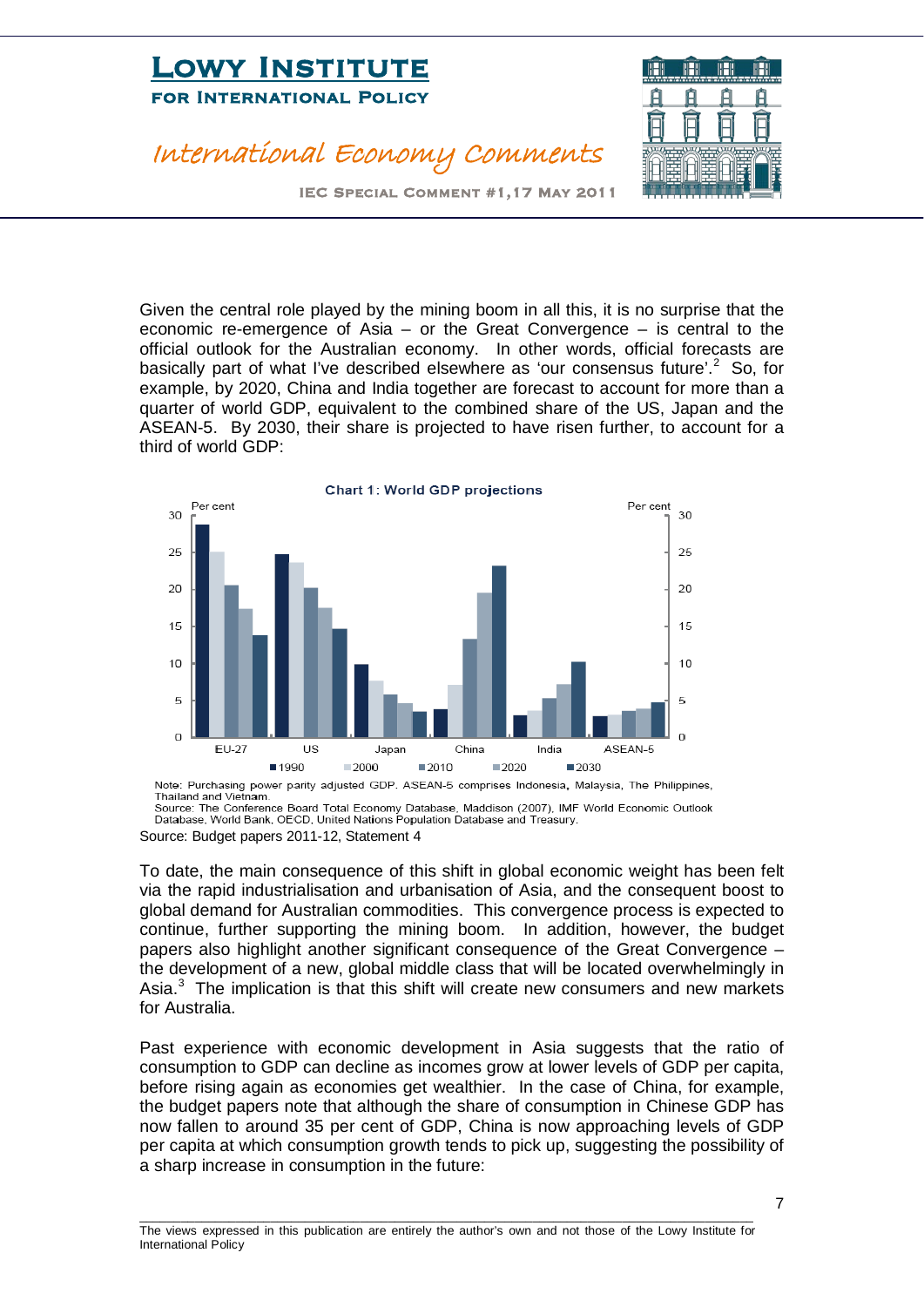

### International Economy Comments

IEC Special Comment #1,17 May 2011



Source: Kharas and Gertz (2010).





Treasurv.

This newly affluent global middle class means that there should be significant potential for Australia to secure economic benefits from the Great Convergence that go beyond the mining boom to reach other sectors of the economy, particularly services. For example, the number of international students coming from China, India and the ASEAN-5 to study in Australia has grown strongly in recent years.

Source: Budget papers 2011-12, Statement 4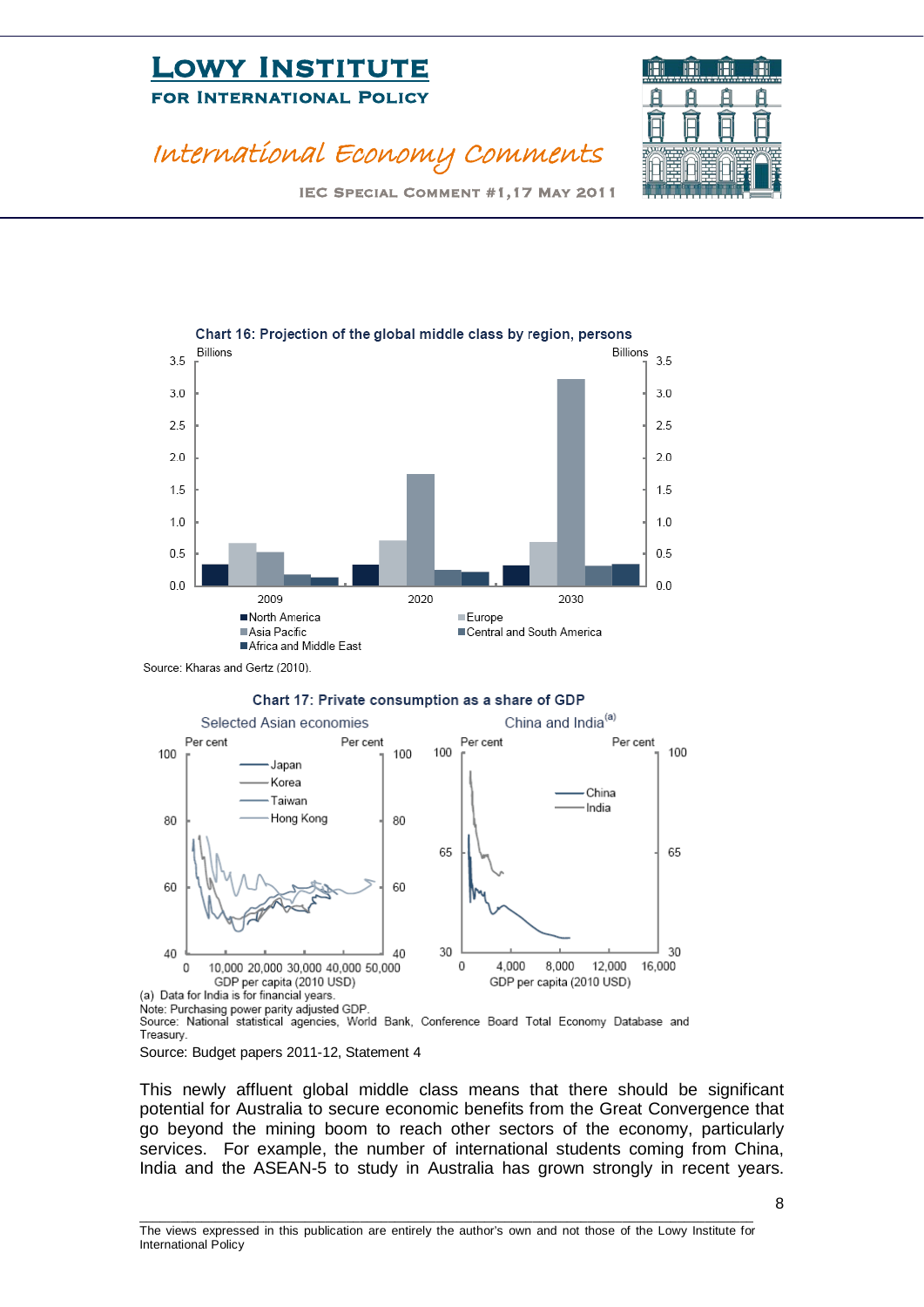### International Economy Comments



IEC Special Comment #1,17 May 2011

Similarly, visitors from China and India now make up a growing share of international tourist arrivals:



(a) 'Education related travel services' by country (which include fees and other spending from international students studying onshore) as a share of total education related services exports. Note: NIEs include Hong Kong, Korea, Singapore and Taiwan. ASEAN-5 consists of Indonesia, Malaysia, The Philippines, Thailand and Vietnam.





At the same time, however, the structural shifts occurring in the national economy, including real exchange-rate appreciation, mean that these sectors face adjustment challenges of their own.

\_\_\_\_\_\_\_\_\_\_\_\_\_\_\_\_\_\_\_\_\_\_\_\_\_\_\_\_\_\_\_\_\_\_\_\_\_\_\_\_\_\_\_\_\_\_\_\_\_\_\_\_\_\_\_\_\_\_\_\_\_\_\_\_\_\_\_\_\_\_\_\_\_\_\_\_\_\_\_\_\_\_\_\_\_\_\_\_\_ The views expressed in this publication are entirely the author's own and not those of the Lowy Institute for International Policy